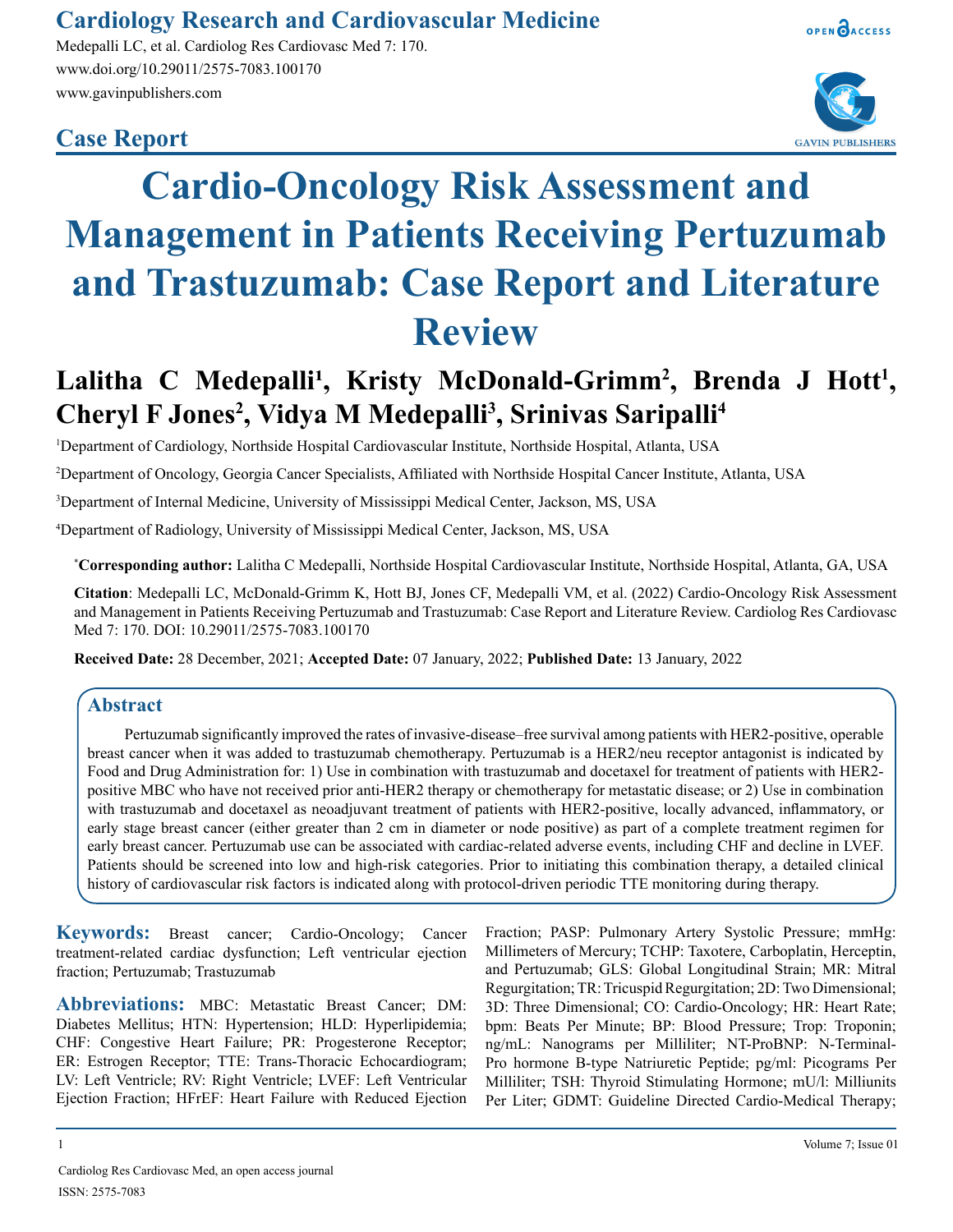CTRCD: Cancer Treatment-Related Cardiac Dysfunction; CCTA: Coronary Computed Tomography Angiography; mmol/L: Millimoles Per Liter; mg: Milligrams; PO: By Mouth; BID: Twice Daily; QOL: Quality-of-Life; SGLT2: Sodium-Glucose Transport Protein 2; NYHA: New York Heart Association; MRA: Mineralocorticoid Receptor Antagonist

#### **Case Presentation**

A 62-year-old female with past medical history of type II DM on metformin, HTN on amlodipine, and HLD on diet management, was diagnosed with a recurrence of ER positive, PR negative, HER-2 positive stage II A, right-sided breast cancer in May of 2020. Magnetic resonance imaging of the breast showed that the mass measured 2.4 centimeters in diameter. Her past oncological related history is significant for an ER positive HER-2 and PR negative breast cancer diagnosed in 2003. She then underwent right side lumpectomy with eighteen lymph nodes removed that same year. She also received adriamycin (dose not available), cytoxan, and taxol based chemotherapy, followed by radiotherapy and anastrazole for five years until 2009.

Her workup included a baseline TTE in June of 2020 which revealed a LVEF of 50-55%, grade I LV diastolic dysfunction, normal right ventricle size and systolic function, no hemodynamically significant valvular abnormalities or pericardial effusion, and an estimated PASP of 23 mmHg.

Her second TTE in October of 2020 after five cycles of trastuzumab and pertuzumab revealed a LVEF 45-50%. The left ventricular global function was mildly reduced with global hypokinesis and grade I LV diastolic dysfunction. Normal right ventricular size and function was present. There was no significant valve dysfunction. Trastuzumab and pertuzumab were held for the first time. A follow up TTE three weeks later showed an LVEF 50-55%, improved from 45-50%, as noted on her second TTE. Trastuzumab and pertuzumab were then restarted. After receiving a total of six cycles of neoadjuvant TCHP therapy, the patient underwent a bilateral mastectomy in December of 2020. Following the surgery, the patient received two more cycles of TCHP.

Her three-month follow-up TTE in January of 2021 revealed an LVEF 20 to 25% by 2D imaging and 25% by 3D imaging, a mildly dilated LV with severely reduced function, and normal RV size with a moderately reduced function. GLS was reduced at -4.2 %, (Figure 1) with mild MR and moderate TR.



**Figure 1:** TTE shows a severely reduced GLS of -4.2%.

A CO consultation was obtained by the oncology service. Trastuzumab and pertuzumab were held for the second consecutive time during her treatment course. The patient reported shortness of breath with mild exertion with no associated chest pain. Her vitals at the initial CO consultation office visit revealed a HR of 111 bpm and a BP of 113/85 mmHg.

Her Trop-I revealed a value of -0.03 ng/mL, her NT-ProBNP level was elevated at 3,113 pg/ml, and her TSH level was normal at 3.76 mU/l. The patient was initiated on GDMT with carvedilol, sacubitril-valsartan, and atorvastatin, due to CTRCD as her LVEF had dropped by approximately 10% to now less than 53%.

Given her borderline low blood pressure, the amlodipine was discontinued to allow treatment with GDMT for her new LVEF decline and furosemide was initiated for diuresis. Metformin was continued for her type II DM.

CCTA performed to evaluate for ischemic cardiomyopathy revealed a coronary calcium score of zero and no coronary artery disease was noted. Through the CCTA it was noted that she had a RV enlargement with multiple filling defects involving the right ventricular apex and a small filling defect involving a left lower lobe pulmonary arterial lower lobe branch compatible with a pulmonary embolus; therefore, apixaban was added to her medical regimen.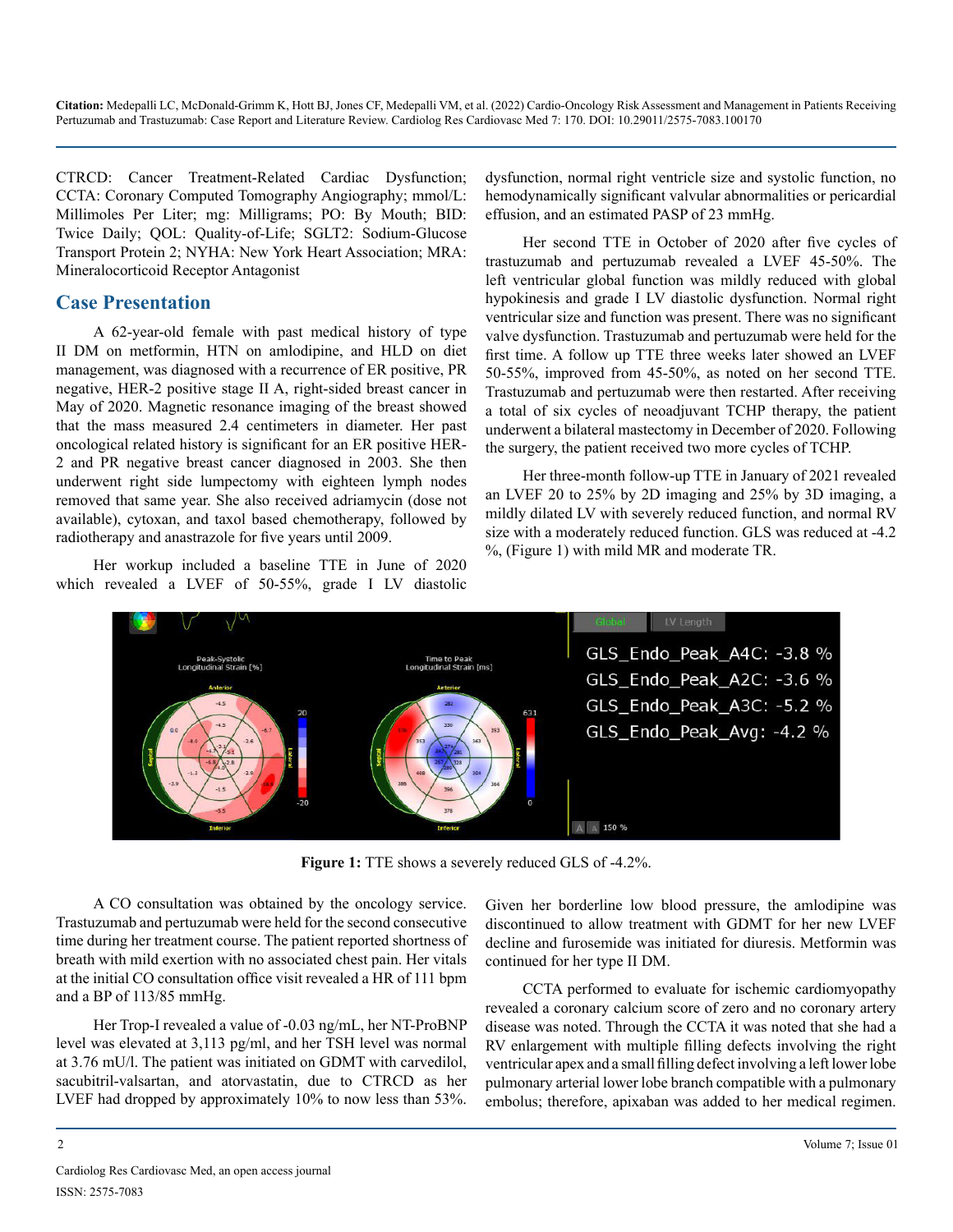After one week of GDMT her NT-ProBNP decreased to 2,364 pg/ml. Her HR was 99 bpm and BP was 96/72 mmHg. Her shortness of breath with exertion significantly improved from the prior visit. At her three-week follow-up her BP was 103/75 mmHg and HR was 103 bpm. Ivabradine 5 mg PO BID was added to her regimen. The patient lost close to ten pounds with good diuresis and GDMT. Her lower extremity edema resolved. She was referred to advanced CHF services. As far patient received cycle 8 of 18 scheduled cycles of TCHP. She was started on letrozole by the oncology services.

Approximately ten weeks into GDMT and post-cessation of trastuzumab and pertuzumab based chemotherapy, her TTE on showed a LV GLS of -12% (Figure 2). Her LVEF was 28% by 2D Simpson`s quantitative assessment with contrast.



**Figure 2:** TTE at 10 weeks after holding trastuzumab and pertuzumab as well as on GDMT her severely reduced GLS improved to -12%.

In April of 2021, her carvedilol was increased to 6.25 mg BID and two medications were added to her regimen- Dapagliflozin 10 mg and Aldactone 25 mg PO daily. With the stabilization of her CHF manifestations, the oncology services initiated her on extended adjuvant therapy with Neratinib in May of 2021. Approximately seven months post HP treatment hold and with GDMT, the patient had a repeat TTE which was compared to the TTE performed upon cessation of her HP treatment and before initiation of the GDMT. There was a significant improvement in her LVEF to 45% and GLS to -17% (Figure 3).



**Figure 3:** TTE 7 months post holding HP treatment and on GDMT, her LV GLS improved from -12% to -17%.

At her most recent follow-up, the patient reported decreased shortness of breath with exertion, resolved lower extremity edema, and was more functional with her activities of daily living.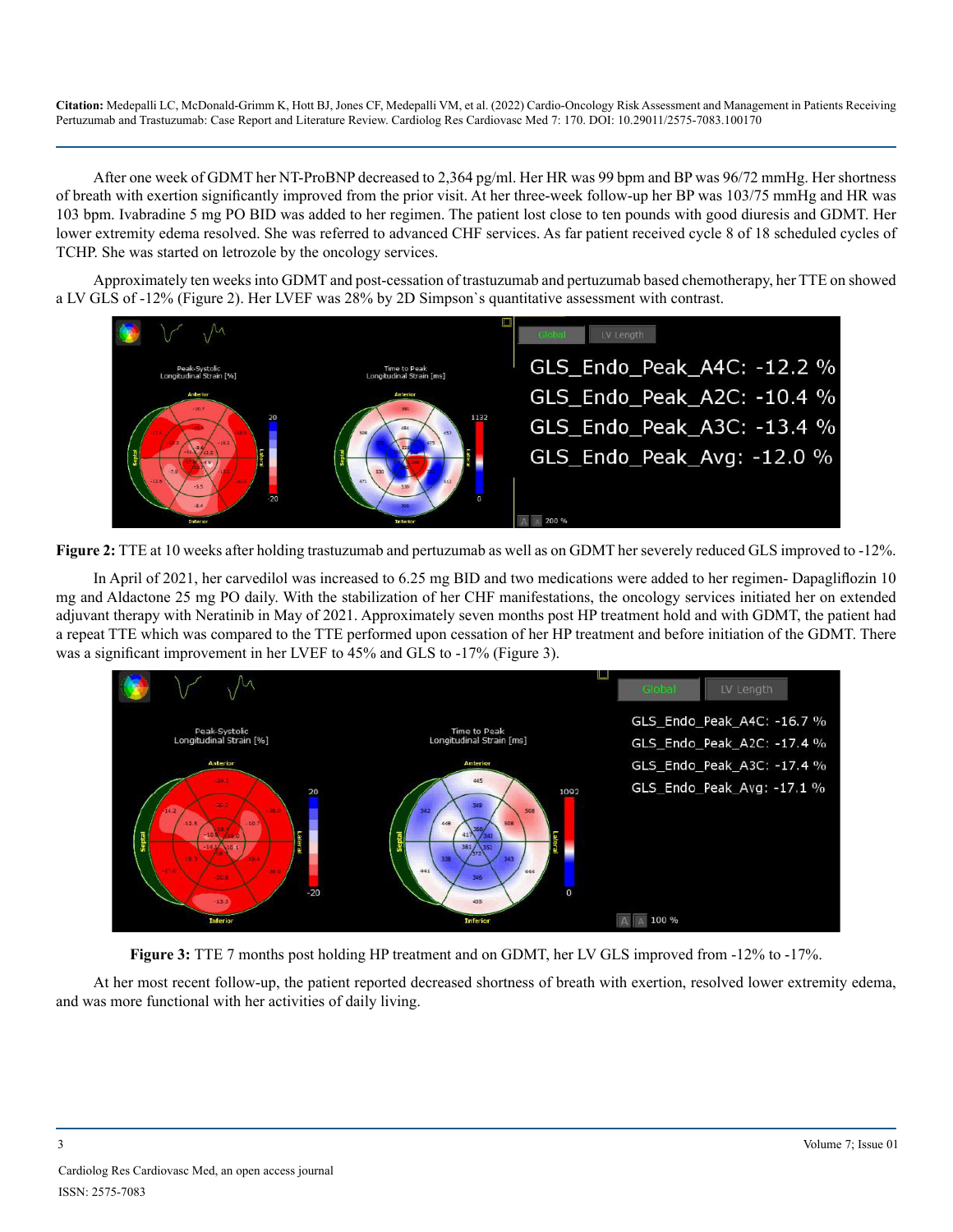#### **Discussion**

Pertuzumab is a HER2/Neu receptor antagonist indicated for: a) Use in combination with trastuzumab and docetaxel for treatment of patients with HER2-positive MBC who have not received prior anti-HER2 therapy or chemotherapy for metastatic disease, b) in combination with trastuzumab and docetaxel as neoadjuvant treatment of patients with HER2-positive, locally advanced, inflammatory, or early stage breast cancer (either greater than two cm in diameter or node positive) as part of a complete treatment regimen for early breast cancer [1]. These indications are based on the APHINITY trial which demonstrated a significant improvement in the invasive-disease-free survival among patients with HER2-positive, early breast cancer when it was added to trastuzumab and chemotherapy among patients with HER2-positive early breast cancer [2].

Gianni, et al. in the NeoSphere trial [3], demonstrated a higher five year progression-free survival rate among patients receiving only twelve weeks of pertuzumab in combination with trastuzumab compared to among patients receiving trastuzumab alone (hazard ratio for progression or death, 0.69; 95% CI, 0.34 to 1.40). The addition of pertuzumab to trastuzumab-docetaxel neoadjuvant treatment for twelve weeks in this randomized, multicenter, open-label trial resulted in a significant increase in the pathological complete response rate, from 29.0% to 45.8%. The full prescribing information for -pertuzumab has a warning in reference to LV dysfunction. Subclinical and clinical cardiac failure would manifest as decreased LVEF and CHF. The prescribing information suggests evaluating cardiac function prior to and during treatment with pertuzumab and discontinuing pertuzumab for a confirmed clinically significant decrease in LVEF. The Neosphere trial showed a LVEF decline greater than 10% and a LVEF drop to less than 50% in 2% of patients treated with neoadjuvant trastuzumab and docetaxel compared to 8% of patients treated with neoadjuvant pertuzumab in combination with

the trastuzumab and docetaxel [3]. In patients receiving adjuvant pertuzumab in the APHINITY trial, the incidence of NYHA Class III/IV CHF with a LVEF decline of greater than or equal to 10% and a drop to less than 50% was seen in 0.6% of pertuzumab treated patients compared to 0.2% of placebo treated patients. Most of the events (86%) occurred in patients treated previously with anthracycline-based chemotherapy, such as our patient.

Our case highlights the need for a protocol driven CO evaluation prior to initiation of trastuzumab-pertuzumab with detailed assessment of the patient's clinical history, specifically looking at cardiovascular risk factors such as HTN, HLD, DM, history of CHF, valvular heart disease, and prior use of anthracycline based chemotherapy. Additionally, routine baseline assessment of LVEF with regular monitoring of LV function by TTE during treatment should be performed in patients with cardiac risk factors or those who develop relevant cardiac signs or symptoms. Patients with cancer therapy-related adverse events or comorbidities should also undergo periodic detailed cardiovascular assessment with risk factor modification measures including pharmacological intervention with GDMT and non-pharmacological intervention with the ABCDE (Awareness of risks of heart disease, Blood pressure and cholesterol management, tobacco Cessation, Diet and weight management, Diabetes preventive measures, Exercise and Echocardiogram) approach as detailed previously by Montazeri et al. [4].

We developed a CO protocol risk assessment algorithm for patients who will be started on HER-2 based targeted therapy at our institution based on two sets of previously published guidelines [5,6]. This protocol risk assessment algorithm will guide our oncologists when referring patients for detailed cardiovascular risk assessments and involves optimizing cardiac risk factors prior to initiation of chemotherapy to best provide CO support to high-risk patients such as the one mentioned in this case (Figure 4).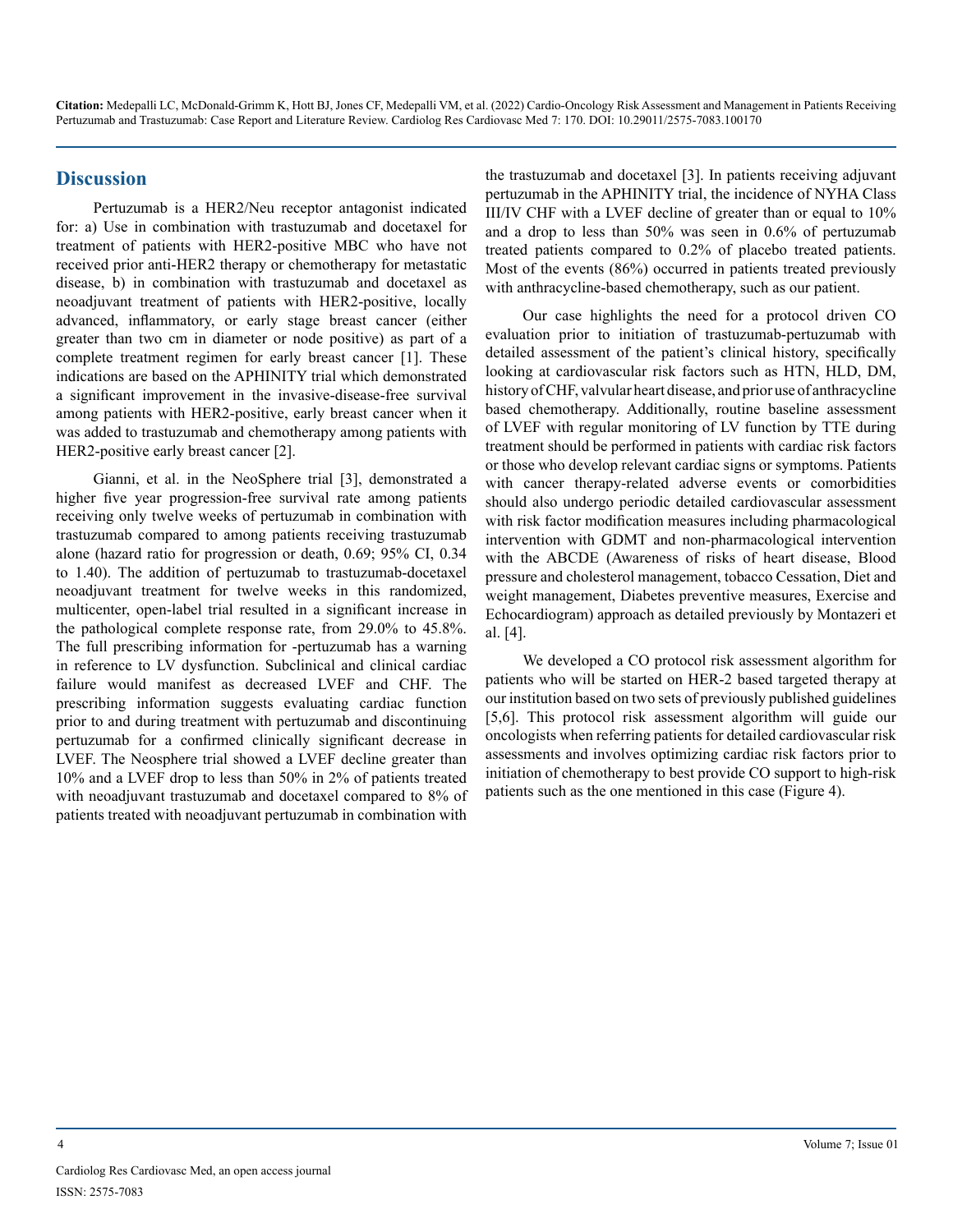

Cardiovascular Risk Assessment Algorithm

\*GLSS: Global Longitudinal Systolic Strain \*\*C-O: Cardio-Oncology

\*\*\* Regimen with Type-I toxicity: High-dose anthracycline and/or High-dose radiotherapy

**Figure 4:** Cardiovascular risk assessment algorithm (Initiation of HER-2 positive targeted therapy).

Due to inability to utilize strain imaging technology until January of 2021, our institution was unable to track our patient's LV GLS measurements until her echocardiography showed LV systolic dysfunction. However, we were able to track improvement in her LV GLS measurements with GDMT along with her LVEF through serial TTE monitoring. Our patient demonstrated an increase in her LV GLS approximately three months into GDMT and cessation of trastuzumab-pertuzumab based chemotherapy. Her LV GLS increased to -12% and her recovery in LVEF followed four months later by the subsequent TTE showing LVEF improvement from 29% to 47%. LV GLS is noted to be the measure of deformation for early detection of sub-clinical LV dysfunction. Our patient with HFrEF received GDMT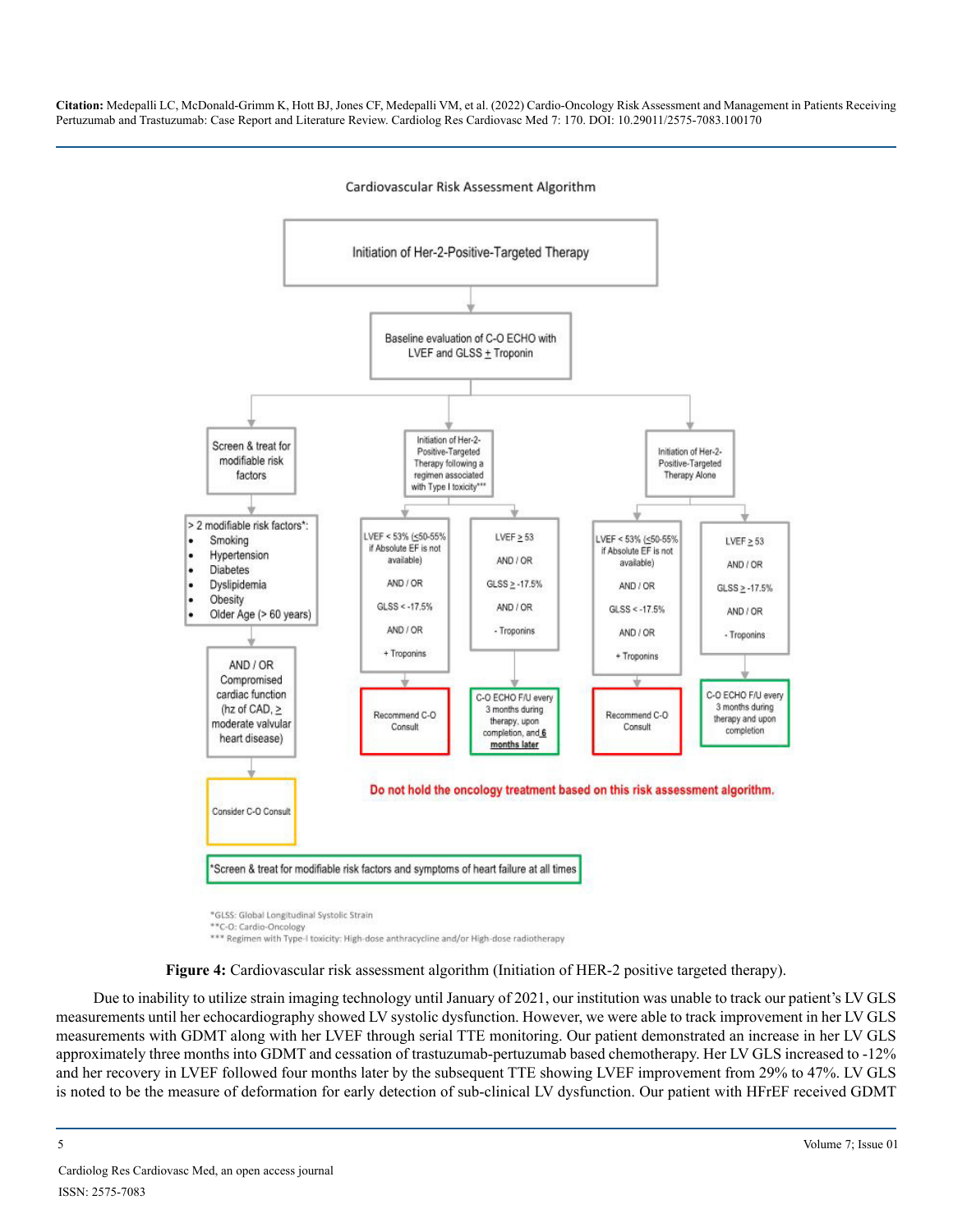as previously mentioned by McDonagh, et al. [7].

A heart failure approved beta-blocker such as carvedilol helps to modulate excessive adrenergic drive to therefore reduce mortality [8]. The combination of sacubitril and valsartan works by targeting the natriuretic peptide system, specifically by collectively inhibiting the degradation of neprilysin and the renin angiotensin axis [9]. Ivabradine was indicated for our patient due to her low EF of less than 40% in the setting of a HR above 70 bpm on the maximum tolerated dose of carvedilol [10]. GDMT combined with ivabradine has been shown in many studies to cause reversal of LV remodeling in HFrEF patients and leads to a meaningful improvement in QOL measures.

The SGLT2 inhibitor Dapagliflozin was indicated due to her low EF of less than 40%, high NT-proBNP of greater than 600 pg/ml, and NYHA class III CHF classification. SGLT2 inhibitors have been shown to reduce the risk of worsening CHF and cardiovascular death; however, the medication's mechanism of action has not yet been elucidated [11].

The MRA spironolactone has been shown to decrease mortality and morbidity in patients with HFrEF by reducing sodium absorption in the renal tubules, thereby improving LV remodeling mainly by inhibiting the metabolism of myocardial muscle fibers, subsequently reducing cardiac myocyte necrosis and fibrosis and decreasing the risk of reentrant ventricular arrhythmias and sudden death of a cardiac etiology [12].

#### **Results**

- 1. Today the survival in patients with advanced stages of cancer has improved with new therapeutics such as the monoclonal antibodies targeting HER-2 including trastuzumab and pertuzumab, as well as many others.
- 2. Due to combination chemotherapies that are being increasingly utilized to treat patients with advanced stages of cancer, it is very critical to identify early, at-risk patients for cardiac complications.
- 3. TTE with strain imaging may help guide prevention and management of CTRCD with early detection of subclinical cardiomyopathies in patients receiving HER2-based chemotherapies.
- 4. This case report emphasizes the importance of increased awareness, vigilant monitoring, and multidisciplinary team involvement for high-risk cardiac patients receiving HER-2 (trastuzumab and pertuzumab) combination-based CT.
- 5. CO protocol risk assessment algorithm for patients who will be started on HER-2 based targeted therapy can guide oncologists for referring patients prior to chemotherapy to best provide CO support to high-risk patients.

#### **Authors' Contributions**

Dr. Lalitha C Medepalli: Lead author, corresponding author, Cardio-Oncologist on the case involved in the patient care, preparing, coordinating and editing the manuscript

Dr. Kristy McDonald-Grimm: Oncologist on the case, involved in the patient care

Dr. Brenda Hott: Advanced heart failure specialist on the case, involved in the patient care

Dr. Cheryl F Jones: Oncologist- editing and expert opinion

Dr. Vidya M Medepalli: Resident physician editing and preparing the manuscript

Dr. Srinivas Saripalli: Resident physician editing and preparing the manuscript

#### **References**

- **1.** [https://www.accessdata.fda.gov/drugsatfda\\_docs/](https://www.accessdata.fda.gov/drugsatfda_docs/label/2013/125409s051lbl.pdf) [label/2013/125409s051lbl.pdf](https://www.accessdata.fda.gov/drugsatfda_docs/label/2013/125409s051lbl.pdf)
- **2.** [Von Minckwitz G, Procter M, de Azambuja E, Zardavas D, Benyunes](https://pubmed.ncbi.nlm.nih.gov/28581356/)  [M, et al. \(2017\) Adjuvant pertuzumab and trastuzumab in Early HER2-](https://pubmed.ncbi.nlm.nih.gov/28581356/) [Positive Breast Cancer. N Engl J Med 377: 122-131.](https://pubmed.ncbi.nlm.nih.gov/28581356/)
- **3.** [Gianni L, Pienkowski T, Im YH, Roman L, Tseng LM, et al. \(2012\)](https://pubmed.ncbi.nlm.nih.gov/22153890/) [Efficacy and safety of neoadjuvant pertuzumab and trastuzumab in](https://pubmed.ncbi.nlm.nih.gov/22153890/)  [women with locally advanced, inflammatory, or early HER2-positive](https://pubmed.ncbi.nlm.nih.gov/22153890/)  [breast cancer \(NeoSphere\): a randomized multicenter, open-label,](https://pubmed.ncbi.nlm.nih.gov/22153890/)  [phase 2 trial. Lancet Oncol 13: 25-32.](https://pubmed.ncbi.nlm.nih.gov/22153890/)
- **4.** [Montazeri K, Unitt C, Foody JM, Harris JR, Partridge AH, et al. \(2014\)](https://pubmed.ncbi.nlm.nih.gov/25462826/) [ABCDE steps to prevent heart disease in breast cancer survivors.](https://pubmed.ncbi.nlm.nih.gov/25462826/) [Circulation 130: e157-e159.](https://pubmed.ncbi.nlm.nih.gov/25462826/)
- **5.** [Plana JC, Galderisi M, Barac A, Ewer MS, Ky B, et al. \(2014\) Expert](https://academic.oup.com/ehjcimaging/article/15/10/1063/2397309)  [consensus for multimodality imaging evaluation of adult patients](https://academic.oup.com/ehjcimaging/article/15/10/1063/2397309)  [during and after cancer therapy: a report from the American Society](https://academic.oup.com/ehjcimaging/article/15/10/1063/2397309)  [of Echocardiography and the European Association of Cardiovascular](https://academic.oup.com/ehjcimaging/article/15/10/1063/2397309)  [Imaging. European Heart Journal-Cardiovascular Imaging 15: 1063-](https://academic.oup.com/ehjcimaging/article/15/10/1063/2397309) [1093.](https://academic.oup.com/ehjcimaging/article/15/10/1063/2397309)
- **6.** [Armenian SH, Lacchetti C, Barac A, Carver J, Constine LS, et al.](https://pubmed.ncbi.nlm.nih.gov/27918725/)  [\(2016\) Prevention and Monitoring of Cardiac Dysfunction in Survivors](https://pubmed.ncbi.nlm.nih.gov/27918725/)  [of Adult Cancers: American Society of Clinical Oncology Clinical](https://pubmed.ncbi.nlm.nih.gov/27918725/)  [Practice Guideline. J Clin Oncol 35: 893-911.](https://pubmed.ncbi.nlm.nih.gov/27918725/)
- **7.** [McDonagh TA, Metra M, Adamo M, Gardner RS, Baumbach A, et al.](https://pubmed.ncbi.nlm.nih.gov/34447992/)  [\(2021\) 2021 ESC Guidelines for the diagnosis and treatment of acute](https://pubmed.ncbi.nlm.nih.gov/34447992/)  [and chronic heart failure. Eur Heart J 42: 3599-3726.](https://pubmed.ncbi.nlm.nih.gov/34447992/)
- **8.** [Packer M, Fowler MB, Roecker EB, Coats AJS, Katus HA, et al.](https://pubmed.ncbi.nlm.nih.gov/12390947/) [\(2002\) Effect of carvedilol on the morbidity of patients with severe](https://pubmed.ncbi.nlm.nih.gov/12390947/)  [chronic heart failure: results of the carvedilol prospective randomized](https://pubmed.ncbi.nlm.nih.gov/12390947/)  [cumulative survival \(COPERNICUS\) study. Circulation 106: 2194-](https://pubmed.ncbi.nlm.nih.gov/12390947/) [2199.](https://pubmed.ncbi.nlm.nih.gov/12390947/)
- **9.** [McMurray JJ, Packer M, Desai AS, Gong J, Lefkowitz MP, et al. \(2014\)](https://pubmed.ncbi.nlm.nih.gov/25176015/)  [Angiotensin-neprilysin inhibition versus enalapril in heart failure. N](https://pubmed.ncbi.nlm.nih.gov/25176015/)  [Engl J Med 371: 993-1004.](https://pubmed.ncbi.nlm.nih.gov/25176015/)
- **10.** [Swedberg K, Komajda M, Böhm M, Borer JS, Ford I, et al. \(2010\)](https://pubmed.ncbi.nlm.nih.gov/20801500/)  [Ivabradine and outcomes in chronic heart failure \(SHIFT\): a](https://pubmed.ncbi.nlm.nih.gov/20801500/) [randomized placebo-controlled study. Lancet 376: 875-885.](https://pubmed.ncbi.nlm.nih.gov/20801500/)